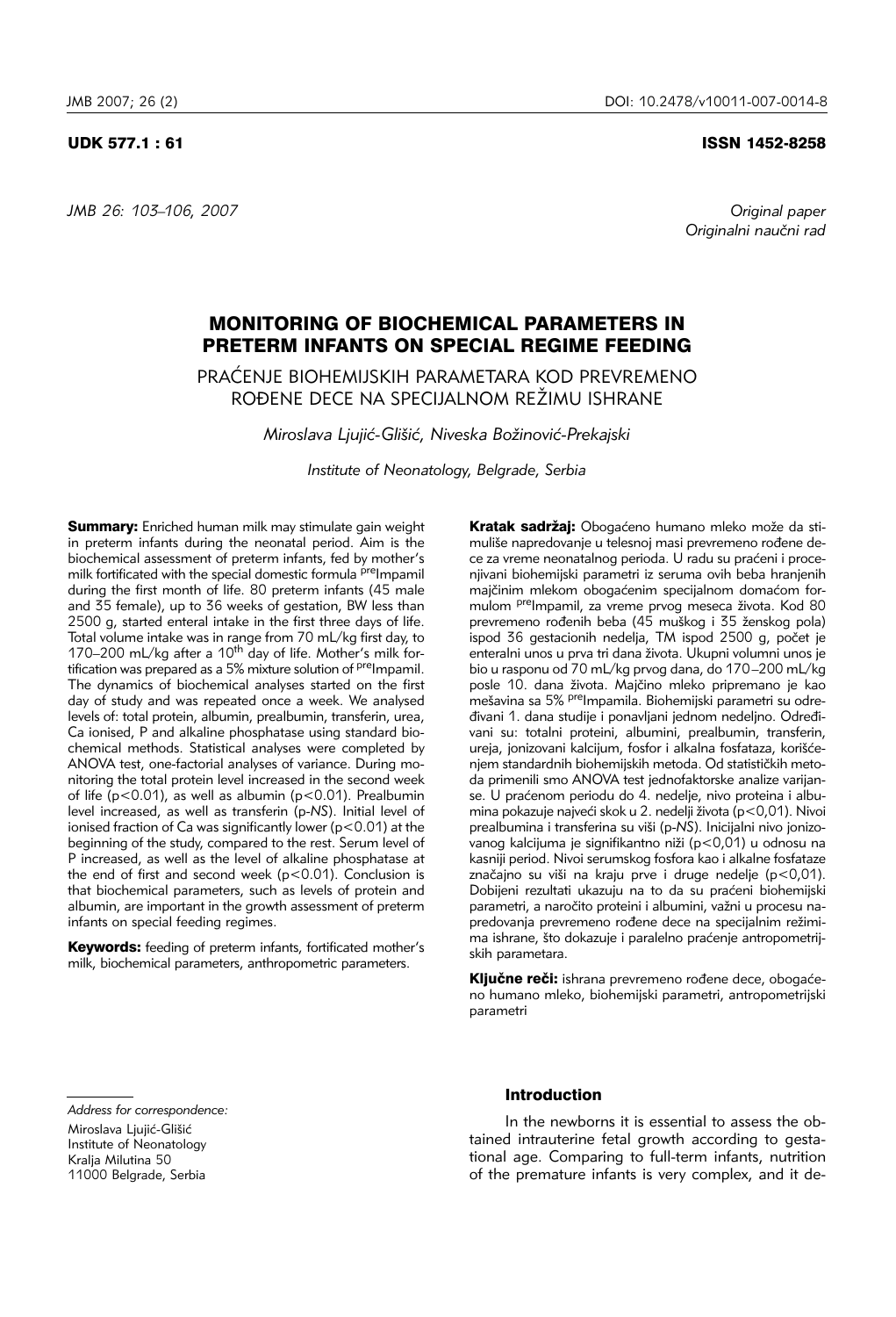pends on the organs immaturity as well as on the special energetic and nutritional needs of these infants. Real needs of preterms are also greater than in fullterms. For that reason, nowadays, we use a plan of a nutritional supplement identical to the intrauterine. In that way we try to reach a growth at the same dynamics as it was intrauterine. Sometimes, feeding the premature infants with human milk is not caloric enough, so it is necessary to increase intake of proteins and essential fatty acids using human milk fortifie or specialized formulas (1, 2).

### Material and Methods

In the Institute of Neonatology a prospective study was conducted which included monitoring of the biochemical and anthropometric parameters in two groups of premature infants. One group of infants was fed with human milk, and the other with the specialized formula <sup>pre</sup>Impamil. In the study that lasted four months, we successively included infants (gestational age less than 36 weeks and body mass less than 2500 g) to whom it was possible to apply complete parenteral intake in the first 3 days of life.

In the study period of 4 weeks, we evaluated the tolerance of the formula and infant growth according to body length, as well as the head and thorax circumference.

At the same time, biochemical, hematological and blood gas analyses were followed-up in infants during the investigated period.

The study included 80 infants (45 male and 35 female), gestational age 32–36 weeks, having organized enteral feeding in the first 3 days of life. 48 infants were eutrophic and 32 were with intrauterine growth retardation. Apgar score and gestational age were the basic prognostic factors in making the decision about the right time for starting enteral feeding.

Control group consisted of 24 infants being fed only with mother's milk, and, depending on the maturation of the infants, they were fed by gastric tube or with bottles (*Table I*).

| Parameter        | Mother's milk | prelmpamil |  |
|------------------|---------------|------------|--|
| BM(q)            | 1818          | 1962       |  |
| Length (cm)      | 41.5          | 42.6       |  |
| Head size (cm)   | 30.2          | 30.6       |  |
| Gestation (week) | 32.9          | 33.1       |  |
| Number           | 24            | 80         |  |

Table I Anthropometric parameters of investigated groups.

Table II Comparative components of mother's milk and examined formula.

| Parameter, Units        |         | Mother's milk   pre <sub>Impamil</sub> (16%) |  |
|-------------------------|---------|----------------------------------------------|--|
| E, Kcal/100 mL          | 67      | 79.2                                         |  |
| Osmolality, mOsmol/L    | 300-308 | 315                                          |  |
| Carbohydrates, g/100 mL | 7.0     | 9.0                                          |  |
| Proteins, g/100 mL      | 1.2     | 2.4                                          |  |
| Ca, mg/100 mL           | 34      | 108                                          |  |
| P, mg/100 mL            | 14      | 63.2                                         |  |

We made a comparison of the human milk components from mothers having premature birth with the components of specialized formula <sup>pre</sup>Impamil, which we used to fortify mother's milk.

We also investigated the osmolality of each meal prepared from required amounts of <sup>pre</sup>Impamil added to mother's milk to obtain 5–12% mixture, reaching in that way the recommended values for caloric and nutritive intake in infants. In this way, infants received high energetic and nutritive intake in smaller volume with permitted optimal osmolality 244–315 mOsmol/L. (Osmolality was measured by the cryoscopy method) (*Table II*).

Feeding was organized as full volume intake in mL/kg/day, from 70 mL/kg/day at the beginning of the feeding, up to 150 mL/kg/day at the 5<sup>th</sup> day of feeding, and  $170-200$  mL/kg/day at the  $10^{th}$  day. At the beginning of the study  $(P_0)$  and once per week  $(P_1-P_4)$  we performed:

- Blood gas analyses from »arterialized« capillary blood on ABL 625 Blood Gas System-Radiometer.
- Hematological status through values of hemoglobin, hematocrit, erythrocite and platelet count on COBAS MICROS OT-ROCHE-ABX.
- Biochemical monitoring included: proteins (colorimetric Biuret method), albumin (BCG-Bromcresol green), urea (UV-kinetic method), ionized calcium (ion selective electrode), phosphorus (UV-method with ammonium molybdate), and glucose level (GOD-PAP method).

At the beginning and at the end of the study, for the evaluation of nutrition effects, we measured the values of prealbumine and transferine by the nephelometric »end-point« immunoprecipitation method (test »Orion-Diagnostica«).

For all analyses mentioned above, we used 300  $\mu$ L of serum, and 150  $\mu$ L of blood.

All data have been statistically analyzed using descriptive and parametrical testing and ANOVA testing one-factorial analyses of variance.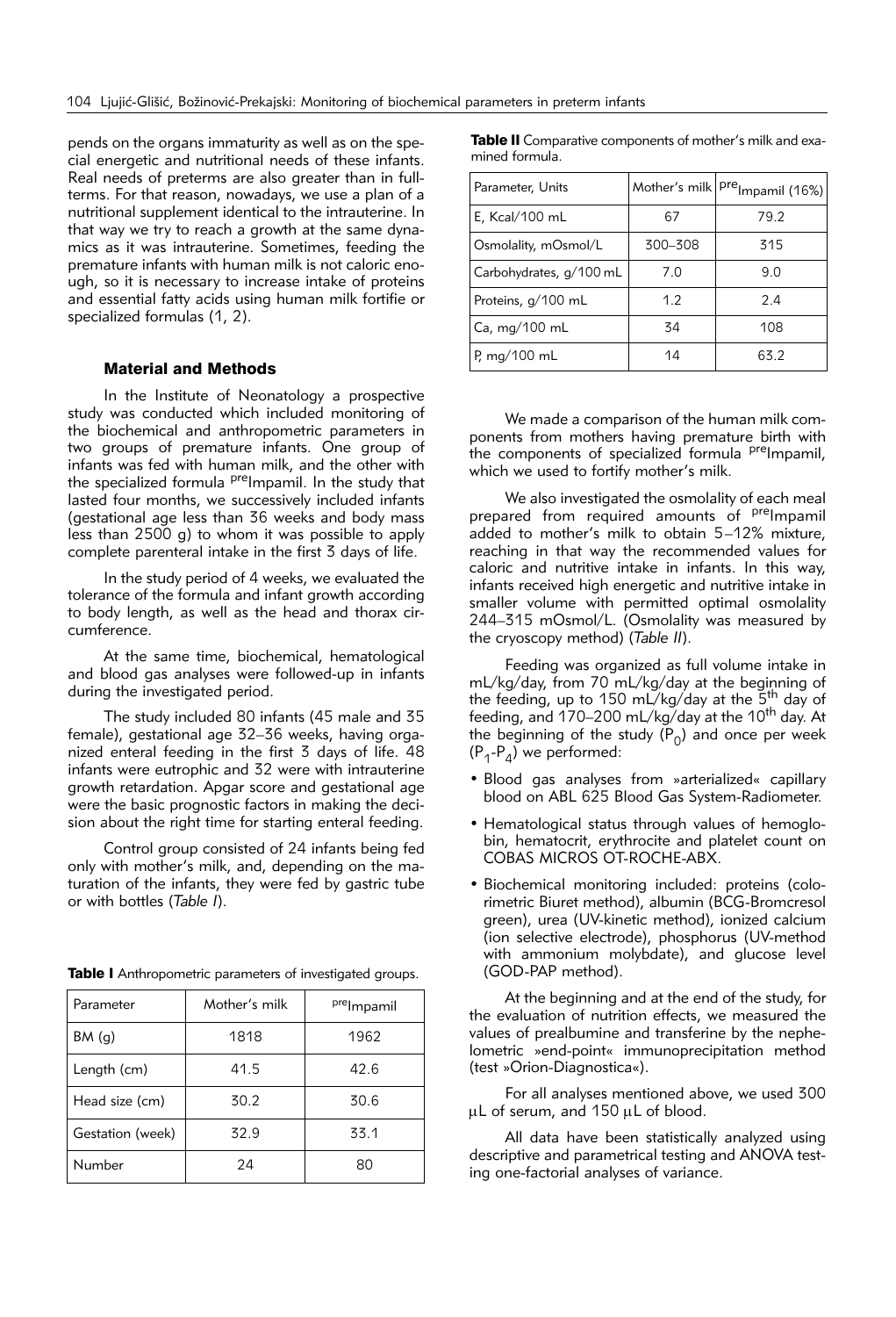# **Results**

Investigated infants improved in body mass 10–75 g/day, and during the whole study 600–800 g. Initial decrease in body weight in 7–9% of birth weight was physiological, and time for gaining weight at birth was statisticaly less significant in <sup>pre</sup>Impamil group (p<0.01) comparing to the control one (*Table III*).

The results of pH and BE during the investigated period show no statistically significant differences proving the stable acidobase status, which is a good point for the tolerance of <sup>pre</sup>Impamil. This study has not shown appearance of the postacidotic syndrome (*Table IV*).

During the growth, there was a statistically significant decrease in hemoglobin concentration (Hb), erythrocite (Er) and hematocrit (Hct), p<0.001, and a statistically significant increase in platelet count (PLT),

Table III Variable of body mass.

| Parameter                  | Mothers<br>milk | <sup>pre</sup> lmpamil<br>(16%) |
|----------------------------|-----------------|---------------------------------|
| Initial decrease of BM (%) | $8.7 \pm 3.1$   | $7.02 + 1.89$                   |
| Gaining birth BM (day)     | $26 \pm 1.7$    | $12.48 \pm 5.34*$               |
| Improvement (g/day)        | $11.4 \pm 4.4$  | $24.88 \pm 5.79*$               |
| Increase in length (cm)    | $2.2 + 0.2$     | $3.68 \pm 1.7*$                 |
| $* - - 0.01$               |                 |                                 |

 $p < 0.01$ 

#### Table IV Acidobase parameters.

| Measurement   | рH   | ВE      |  |
|---------------|------|---------|--|
| $P_{\Omega}$  | 7.37 | $-1.29$ |  |
| $P_{1}$       | 7.39 | $-0.01$ |  |
| $P_{2}$       | 7.39 | 0.04    |  |
| $P_3$         | 7.39 | 0.32    |  |
| $P_4$<br>7.40 |      | 0.42    |  |

**Table VII** Monitoring of protein fractions.

p<0.001. These changes in hematological values are physiological for premature infants, so there is a recommendation for addition of Fe in formulas, with continuous follow-up of parameters for anemia assessment in the first six months of infant's life (*3*) (*Table V*).

Biochemical parameters estimated once a week show no significant differences in glucose level, while the fraction of ionized calcium was significantly lower, so calcium was added parenteraly. Values of phosphorus and alkaline phosphatase were significantly higher (p<0.01) at the end of the first and second week (*4*) (*Table VI*).

Level of protein fraction has been analyzed by measuring values of proteins, albumin, prealbumine, transferine and urea (*Table VII*).

Values of total proteins and albumin fraction were statistically significantly higher (p<0.01) in the second study week, when the beginning of growth

| Measurement                  | Hb     | Er      | Hct     | <b>PLT</b> |
|------------------------------|--------|---------|---------|------------|
| $P^{\vphantom{\dagger}}_{0}$ | 183    | 5.14    | 0.53    | 260        |
| $P_1$                        | 146    | 4.44    | 0.43    | 424        |
| $P_{2}$                      | 136    | 4.09    | 0.39    | 450        |
| $P_3$                        | 129    | 3.97    | 0.37    | 413        |
| $P_4$                        | $121*$ | $3.79*$ | $0.35*$ | 424*       |

Table V Hematological status.

 $*$  p < 0.001

#### Table VI Biochemical monitoring.

| Measurement   Glucose        |        | $Ca+2$  |         | Alkaline         |
|------------------------------|--------|---------|---------|------------------|
|                              | mmol/L | mmol/L  | mmol/L  | phosphatase, U/L |
| $P^{\vphantom{\dagger}}_{0}$ | 3.77   | $1.14*$ | 2.11    | 55.36            |
| $P_{1}$                      | 4.01   | 1.21    | $2.41*$ | 57.68*           |
| $P_2$                        | 3.84   | 1.22    | $2.43*$ | 56.44*           |
| $P_3$                        | 3.77   | 1.16    | 2.22    | 54.56            |
| $P_{4}$                      | 4.09   | 1.14    | 2.29    | 54.49            |
| $+$ $ \sim$ $\cap$ $\wedge$  |        |         |         |                  |

 $p < 0.01$ 

| Measurement    | Proteins, g/L | Albumin, g/L | Prealbumine, g/L | Transferin, g/L | Urea, mmol/L |
|----------------|---------------|--------------|------------------|-----------------|--------------|
| $\mathsf{P}_0$ | 55.36         | 35.01        | 0.103            | 0.998           | 4.77         |
|                | 57.68*        | $37.03*$     |                  |                 | 3.52         |
| $P_{2}$        | 56.44         | 36.80        |                  |                 | 3.23         |
| $P_{z}$        | 54.56         | 36.47        |                  |                 | 3.31         |
| $\overline{4}$ | 54.49         | 36.76        | 0.171            | 1.078           | 3.48         |

 $*$  p < 0.01